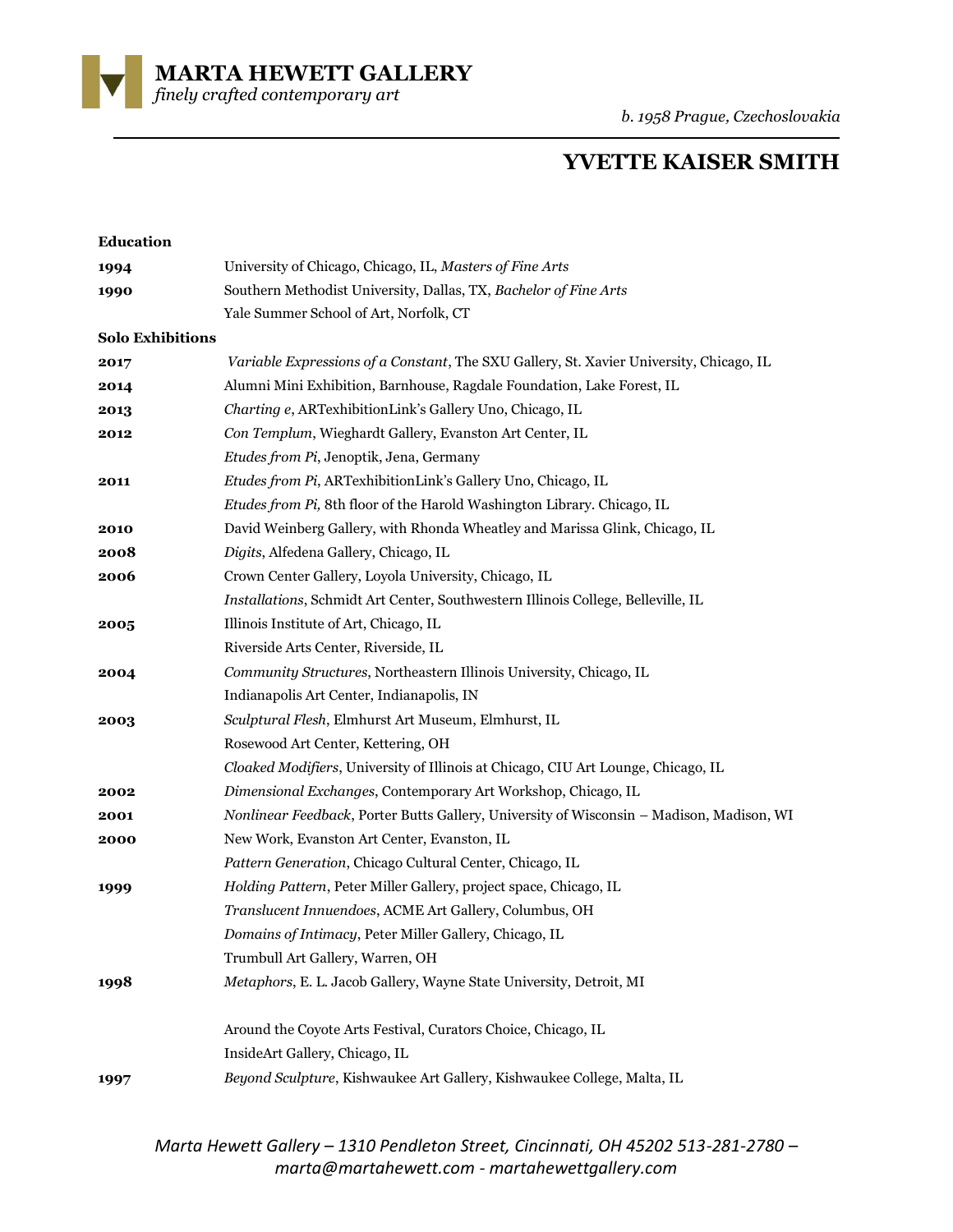#### **Two-Person Exhibitions**

| 2011                     | Art Works Chicago, with Jeanine Coupe Ryding, Metropolitan Capital Bank, Chicago, IL                |
|--------------------------|-----------------------------------------------------------------------------------------------------|
| 2007                     | Biological Impulses, Femilab Art Gallery, with Beverly Kedzior, Fermi National Accelerator          |
|                          | Laboratory, Batavia, IL                                                                             |
| 2005                     | Narratives of Biology & Identity, Noyes Cultural Arts Center, with Beverly Kedzior,<br>Evanston, IL |
|                          | Parallel Utterances, with Gisela Insuaste, The 3 Arts Club, Chicago, IL                             |
| 2004                     | Progression of Patterns, Center for the Visual Arts with Mark Literski, Wausau, WI                  |
| 2001                     | Patterns of Construction, with Nancy Rosen, The 3 Arts Club, Chicago, IL                            |
| 1997                     | Sculptures and Photographs, with Alice Hargrace, Safety-Kleen Gallery One, Elgin Community          |
|                          | College, Elgin, IL                                                                                  |
|                          | Penetralia, with Ulrike Johannsen, Hyde Park Art Center, Chicago, IL                                |
| 1994                     | MFA Thesis Exhibition, with Jacqueline Terrassa, Midway Studios, University of Chicago,             |
|                          | Chicago, IL                                                                                         |
| <b>Group Exhibitions</b> |                                                                                                     |
| 2018                     | Borders, Ukrainian Institute of Modern Art, Chicago, IL                                             |
|                          | Pages, Blink Contemporary Art, Michigan City, IN                                                    |
|                          | Interwoven, Marta Hewett Gallery, Cincinnati, OH                                                    |
|                          | The Shape of Air, Contemporary Art Center, Peoria, IL                                               |
|                          | JMM Exhibition of Mathematical Art, San Diego Convention Center, CA                                 |
| 2017                     | Illinois Regional Showcase, MANIFEST Gallery, Cincinnati, OH                                        |
|                          | Skin & Bones - Chicago Sculpture International Exhibition, Noyes Cultural Arts Center, Evanston,    |
|                          | IL                                                                                                  |
|                          | The Silk Road and World's Civilizations - 7th Beijing International Art Biennale, National Art      |
|                          | Museum of                                                                                           |
|                          | China, Beijing                                                                                      |
|                          | Visible-Invisible-Divisible, Co-Prosperity Sphere, Chicago, IL                                      |
|                          | InterAction, Christopher Art Gallery, Prairie State College, Chicago Heights, IL                    |
|                          | The Nth Degree, Foundry Art Centre, St. Charles, MO                                                 |
|                          | Art for Life & DIFFA Chicago Exhibition & Auction, Venue One, Chicago, IL                           |
|                          | 5th Annual Art Competition, Bridgeport Art center, Chicago, IL                                      |
|                          | Small But Mighty, Christopher Art Gallery, Prairie State College, Chicago Heights, IL               |
| 2016                     | 13th Annual Regional Juried Exhibition, Freeport Art Museum, IL                                     |
|                          | True to Form: Works from Chicago Sculpture International, Brauer Museum, Valparaiso, IN             |
|                          | New Business: Works by Center Program Artists, Hyde Park Art Center, Chicago, IL                    |
|                          | Blueprints, Chicago Industrial Arts & Design Center, IL                                             |
|                          | 2015 CSI: Themes in Contemporary Sculpture, Foster Gallery, University of Wisconsin-Eau Claire      |
|                          | Buckingham Interiors + Design, Chicago, IL                                                          |
|                          | Biennial: Origin in Geometry, Museum of Geometric and MADI Art, Dallas, TX                          |
|                          | ArtVenice Biennale 3, large screen projection presented by The Biennial Project, Venice, Italy      |
|                          | smallworks, Harper College Art Exhibition Space, Palatine, IL                                       |
| 2014                     | London Calling 014, The Old Truman Brewery - Dray Walk Gallery, London, England                     |
|                          | 71th Annual Salon Show, South Shore Arts, Munster, IN                                               |
|                          | Unbound(ed) Encaustic Exhibition, Morpho Gallery, Chicago, IL                                       |
|                          | 35 Years of Public Art, Chicago Cultural Center, IL                                                 |
|                          |                                                                                                     |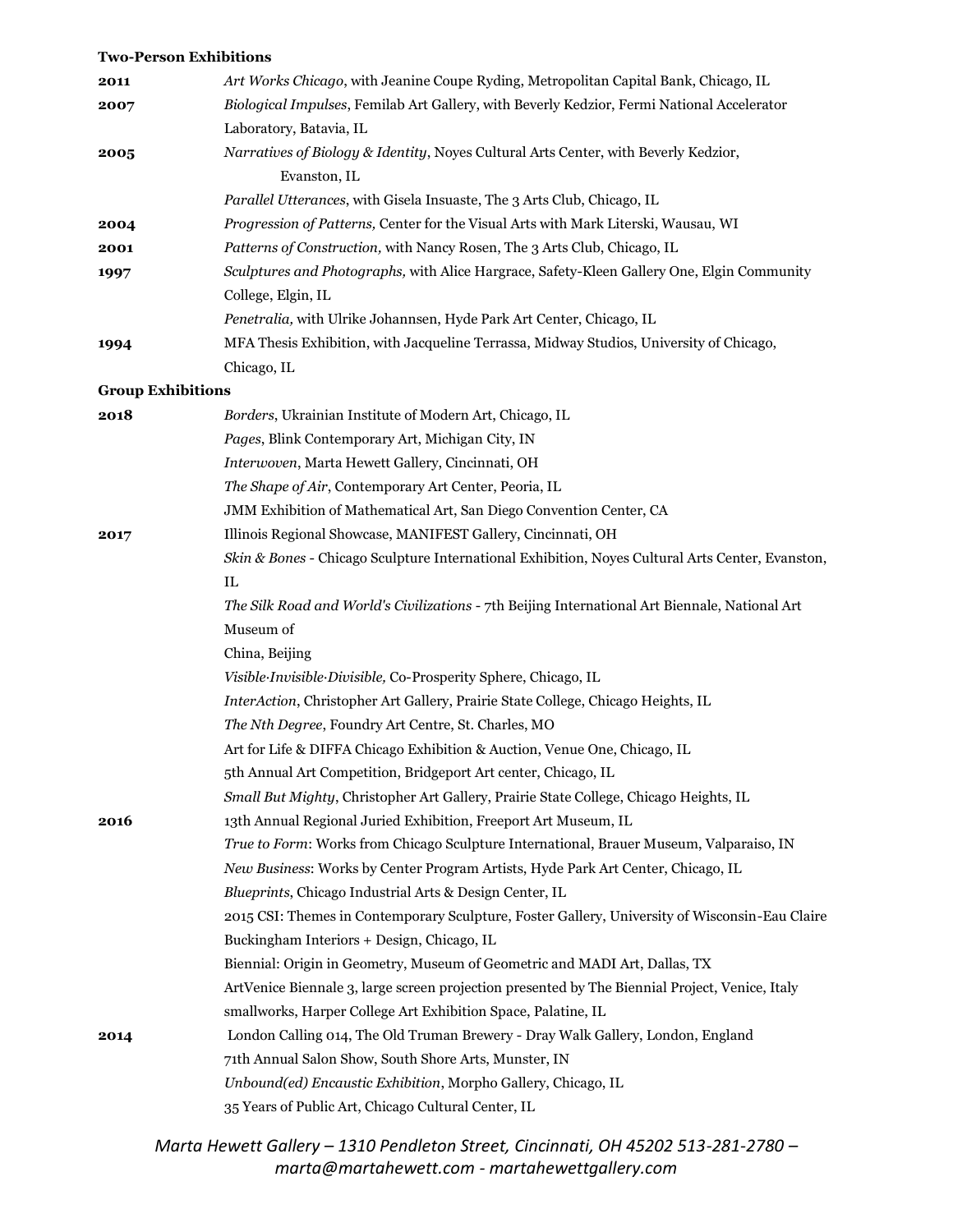| 2013 | This is Contemporary Art, Marta Hewett Gallery, Cincinnati, OH                                    |
|------|---------------------------------------------------------------------------------------------------|
|      | 2013 Chicago Sculpture International Exhibition, Bridgeport Art Center, Chicago, IL               |
|      | 70th Annual Salon Show, South Shore Arts, Munster, IN                                             |
|      | Identity Discourse, Hyde Park Art Center, Gallery 2, Chicago, IL                                  |
|      | Warp and Weft: Deviations Away From the Woven Image, University of Chicago Skybridge              |
|      | Gallery, IL                                                                                       |
|      | Define Drawing, MacLean County Arts Center, Bloomington, IL                                       |
|      | Art Comes Alive, ADC Inc., Cincinnati, OH                                                         |
|      | Material World, Tall Grass Arts Association, Park Forest, IL                                      |
| 2012 | Ways of Making, Visual Arts Gallery, Governors State University, University Park, IL              |
|      | Hamptons Spring Show, courtesy Michael Hennessy Home, 4 North Main Gallery,                       |
|      | Southampton, NY                                                                                   |
|      | Architectural Digest Home Design Show: Made Section," Pier 94, New York, NY                       |
|      | A. Rudin showroom, Merchandise Mart, Suite 1711, Chicago, IL                                      |
| 2011 | Bare Essentials: Minimalism in the 21st Century, WomanMade Gallery, Chicago, IL                   |
|      | Six to the Third, a Chicago Sculpture International exhibition, Framing Mode & Gallery,           |
|      | Chicago, IL                                                                                       |
|      | Drawing Connections, Siena Art Institute, Siena, Italy                                            |
|      | VAC Gallery, Blackburn College, Carlinville, IL                                                   |
|      | Sculpture Today: New Forces, New Forms, Frederik Meijer Gardens & Sculpture Park,                 |
|      | Grand Rapids, MI                                                                                  |
|      | Primary Structures, San Jose Museum of Quilts & Textiles, San Jose, CA                            |
|      | Six Cubed, Art Chicago, courtesy Chicago Sculpture International, Chicago, IL                     |
|      | Michael Hennessy HOME, New York, NY                                                               |
|      | The Artist Project, New York, New York, NY                                                        |
|      | The Small Sculpture Show, Andrews Gallery, College of William and Mary, Williamsburg, VA          |
|      | The Collective, David Weinberg Gallery, Chicago, IL                                               |
| 2010 | The Albany Carroll Arts Building Open Studio Event 2010, Chicago, IL                              |
|      | Berliner Liste 2010, Contemporary Art Fair, Berlin, Germany                                       |
|      | Gallery UNO Projektraum, Berlin, Germany                                                          |
|      | Sculpture Invasion, Koehnline Museum of Art, Oakton Community College, Des Plaines, IL            |
|      | Countercurrents, a Chicago Sculpture International exhibition, Merchandise Mart, Chicago, IL      |
|      | Spring Benefit Exhibition and Auction, Evanston Art Center, Evanston, IL                          |
|      | Fresh Paint Art Advisors, Culver City, CA                                                         |
| 2009 | Dreaming of Windmills, Art Encounter's 30 <sup>th</sup> Anniversary Benefit, Instituto Cervantes, |
|      | Chicago, IL                                                                                       |
|      | Just Good Art exhibition and auction, Hyde Park Art Center, Chicago, IL                           |
|      | Indie/South Indie, Prairie Avenue Gallery, Chicago, IL                                            |
|      | A. Rudin showroom, D&D Building, New York, NY                                                     |
|      | Sculpture Conference 2009-Indoor Sculpture Exhibit, Gallery in Red Bank, Chattanooga, TN          |
|      | The Healing Power of Art, New Visions Gallery, Marshfield Clinic, Marshfield, WI                  |
|      | Spellbound, Hyde Park Art Center, Chicago, IL                                                     |
|      | The Healing Power of Art, The Art Center, Highland Park, IL                                       |
|      | Crossing Threads, Crossing Boundaries, Northern Illinois University Art Museum, DeKalb, IL        |
|      | A. Rudin showroom, Merchandise Mart, Chicago, IL                                                  |
|      |                                                                                                   |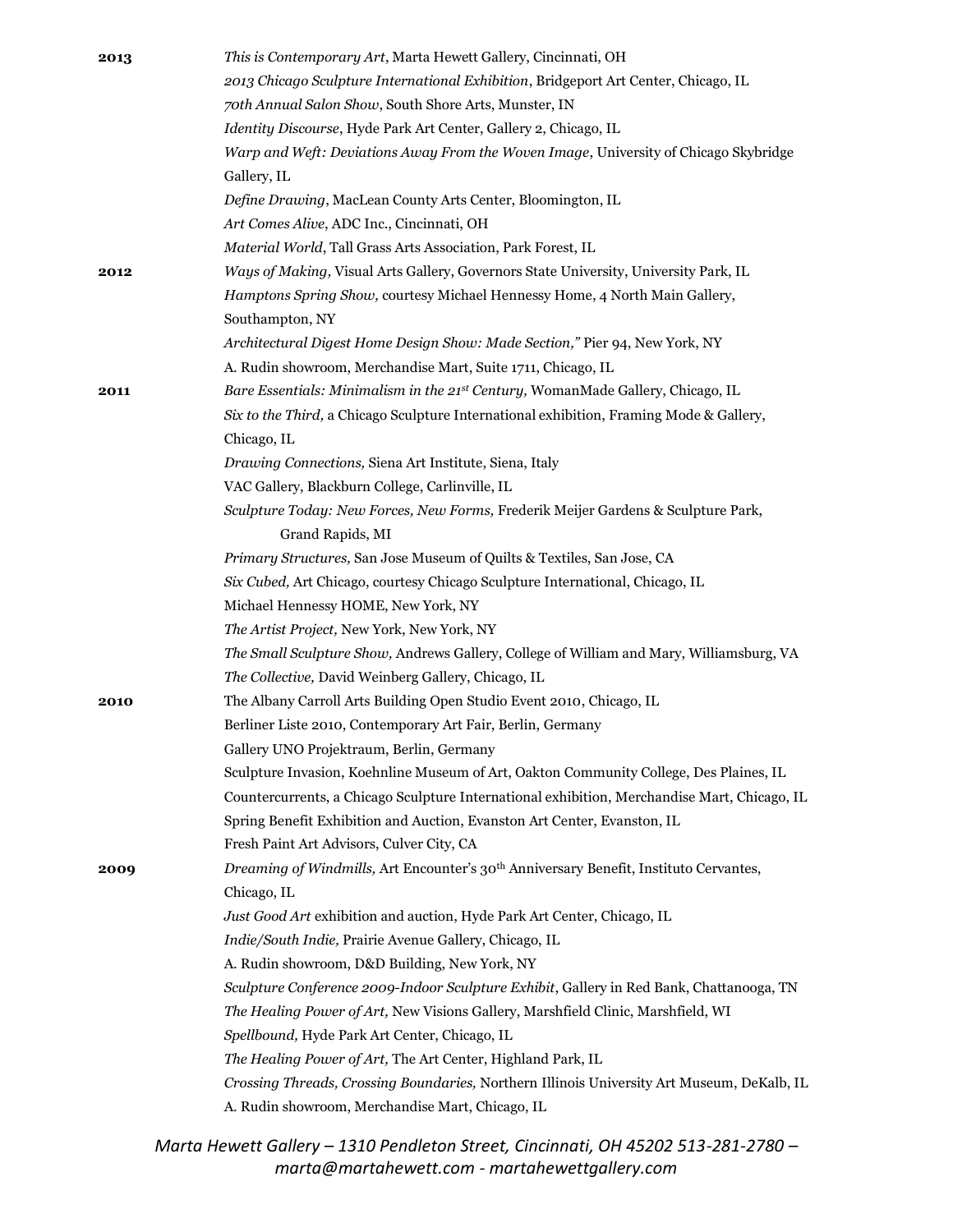| 2008 | The Artist Project, Merchandise Mart, Chicago, IL                                          |
|------|--------------------------------------------------------------------------------------------|
|      | Art Show and Sale to Benefit Breast Cancer, Soho Myriad, Atlanta, GA                       |
|      | Chicago Sculpture International - 2008 Juried Exhibition, Calvin College, Grand Rapids, MI |
|      | CSI Sculpture Biennale, Flatfile Gallery, Chicago, IL                                      |
| 2007 | ON/OFF, an Illinois State Committee of the National Museum of Women in the Arts            |
|      | (ILNMWA) Invitational, Ukrainian Institute of Modern Art, Chicago, IL                      |
|      | Chandler Sculpture Walk, Vision Gallery, Chandler Arts Commission sponsored sculpture      |
|      | rotational exhibition, Chandler, AZ                                                        |
|      | Sculpture Invasion, Koehnline Museum of Art, Oakton Community College, Des Plaines, IL     |
| 2006 | Women's Journey in Fiber, Brincka Gallery, Lubeznik Center for the Arts, Michigan City, IN |
|      | Biennial Sculpture Invitational, Krasl Art Center, St. Joseph, MI                          |
|      | Just Good Art, Hyde Park Art Center, Chicago, IL                                           |
|      | Rockford Midwestern Exhibition, Rockford Art Museum, Rockford, IL                          |
|      | Morehead State University, Morehead, KY                                                    |
| 2005 | Graffiti Stories, Gallery 24, Berlin, Germany                                              |
|      | Graffiti Stories, Hyunnart Studio, Rome, Italy                                             |
|      | Just Good Art, Hyde Park Art Venter, Chicago, IL                                           |
|      | Cliff Dwellers, Chicago, IL                                                                |
|      | Pleasure Little Treasure, Framing Mode and Gallery, Chicago, IL                            |
|      | Living Artists Invitational, Fine Arts Building Gallery, Chicago, IL                       |
|      | NOVA Young Art Fair, Courtesy New Context Gallery, Chicago, IL                             |
| 2004 | Holiday Global Arts Salon, New Context Gallery, Chicago, IL                                |
|      | Just Good Art, Hyde Park Art Center, Chicago, IL                                           |
|      | Eyes on Pilsen, courtesy New Context Gallery, Chicago, IL                                  |
|      | For the Birds, The Clarke House Museum and Chicago Women's Park and Gardens, a             |
|      | Department of Cultural Affairs Invitational, Chicago, IL                                   |
|      | Not of Iron, Illinois State Museum, Rend Lake, IL                                          |
|      | The Feminine Eye, Bradley University Art Galleries, Peoria, IL                             |
| 2003 | Not of Iron, Illinois State Museum, Lockport, IL                                           |
|      | Chicago Sculpture 2003: Artists on the Map, Lake & Morgan, Chicago, IL                     |
|      | Pins and Needles, John Michael Kohler Arts Center, Sheboygan, WI                           |
|      | Material Presence, McLean County Arts Center, Bloomington, IL                              |
|      | ISC@GFS, Grounds for Sculpture, Hamilton, NJ                                               |
|      | Rhythm of Crochet, traveling to McHenry County College, Crystal Lake, IL;                  |
|      | Moonstone Studio & Gallery, Lake Geneva, WI; Gallery 510, Decatur, IL;                     |
|      | Fiber Art Center, Amherst, MA.                                                             |
|      | The Summer Show, Gallery 312, Chicago, IL                                                  |
|      | Not of Iron, Illinois State Museum, Springfield, IL                                        |
|      | 6th International Open, Woman Made Gallery, Chicago, IL                                    |
| 2002 | Not of Iron, Illinois State Museum, Thompson Center, Chicago, IL                           |
|      | Just Good Art, Hyde Park Art Center, Chicago, IL                                           |
|      | Pilsen Artists' Open House, Courtesy S.O.B.S., Chicago, IL                                 |
|      | U.S. Embassy, Ankara, Turkey                                                               |
|      | Midwestern Exhibition, Rockford Art Museum, Rockford, IL                                   |
|      | Spaso House, U.S. Embassy, Moscow, Russia (4 year loan)                                    |
|      |                                                                                            |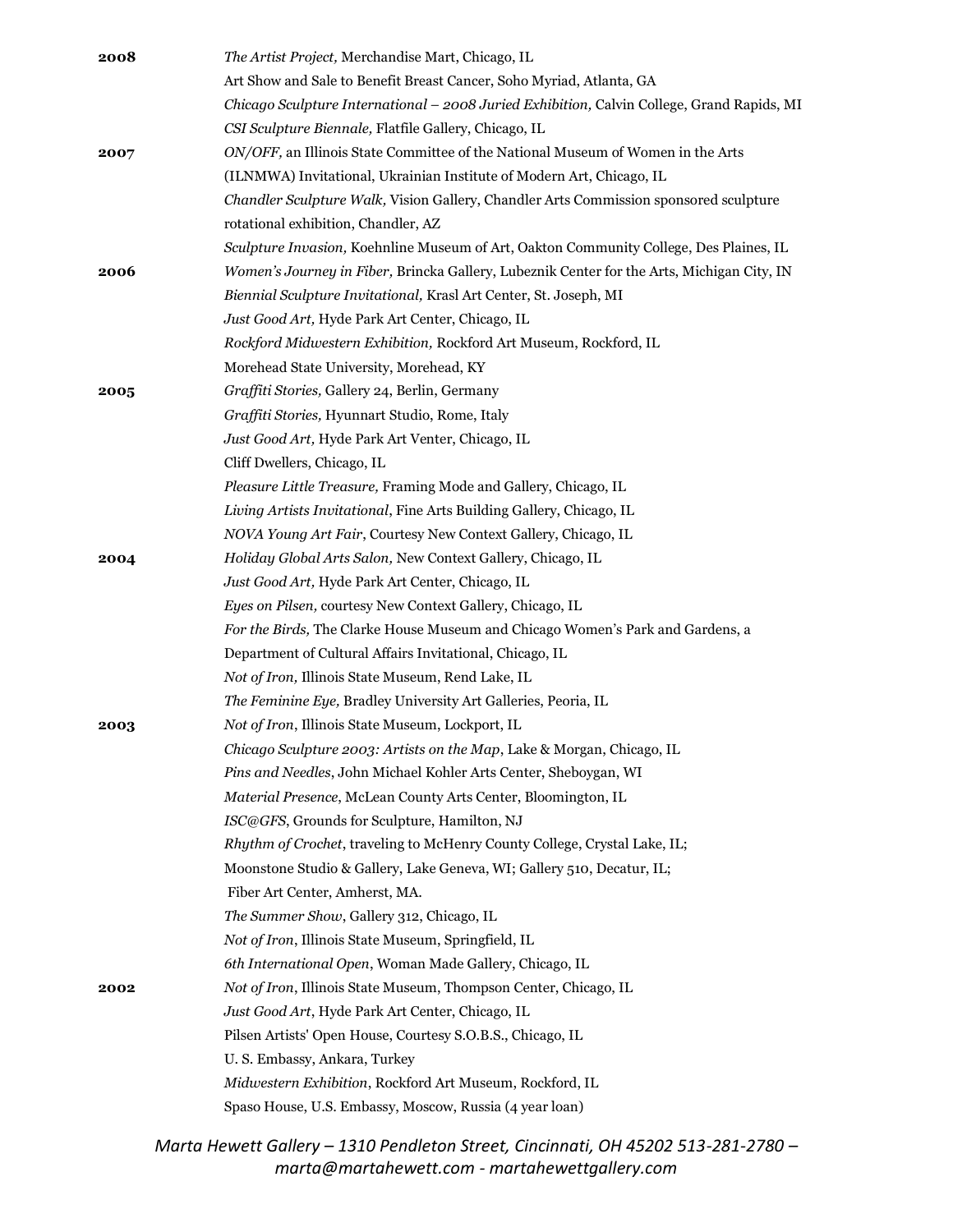|      | <i>Organic Forms/Synthetic Materials, Saint Mary's College, Notre Dame, IN</i>               |
|------|----------------------------------------------------------------------------------------------|
|      | North American Sculpture Exhibition, Foothills Art Center, Golden, CO                        |
| 2001 | Just Good Art, Hyde Park Art Center, Chicago, IL                                             |
|      | Mapping Cultures, Bruce Gallery, Edinboro University, Edinboro, PA                           |
|      | External Form, Central Michigan University, Mt. Pleasant, MI                                 |
|      | Tombo, Chicago, IL                                                                           |
|      | Evanston Art Center, Evanston, IL                                                            |
|      | 41st Annual Invitational Exhibit, Longview Museum of Fine Arts, Longview, TX                 |
|      | Crochet Ancient Craft: Contemporary Art, The Fine Line Creative Arts Center, St. Charles, IL |
| 2000 | Blurred Boundaries, The Arts Center of the Capitol Region, Troy, NY                          |
|      | Just Good Art, Hyde Park Art Center, Chicago, IL                                             |
|      | Departure/Return, Meadows Museum of Art, Southern Methodist University, Dallas, TX           |
|      | Chain Reaction, McHenry County College, Crystal Lake, IL                                     |
|      | Midwestern Exhibition, Rockford Art Museum, Rockford, IL                                     |
|      | Amazon Rising: A River of Art, Shedd Aquarium sponsored outdoor installation at 215 E.       |
|      | Chicago Avenue, Chicago, IL                                                                  |
|      | Three by Three, O'Kane Gallery, University of Houston, Houston, TX                           |
|      | Chain Reaction, Textile Arts Center, Chicago, IL                                             |
|      | Autobiography, Appleton Art Center, Appleton, WI                                             |
|      | Peter Miller Gallery, Chicago, IL                                                            |
|      | Chicago Flower and Garden Show, Navy Pier, Chicago, IL                                       |
|      | Evanston Arts Center, Evanston, IL                                                           |
|      | Mini-Millennium, Artemisia Gallery, Chicago, IL                                              |
|      | Elements 2000, Snug Harbor Cultural Center, Staten Island, NY                                |
|      | Midwest Fiber $-3 D$ , South Bend Regional Museum of Art, South Bend, IN                     |
| 1999 | Fetish, Riverside Arts Center, Riverside, IL                                                 |
|      | Sculpture Center Spring Benefit Raffle, Sculpture Center, New York, NY                       |
|      | The Object; Of Sculpture, Wright State University, Dayton, OH                                |
|      | But Yet the Body is His Book: Recent Students of Herbert George, Ukrainian Institute of      |
|      | Modern Art, Chicago, IL                                                                      |
| 1998 | JennJoy Gallery, San Francisco, CA                                                           |
|      | 3rd Occasional Survey of Abstract Art in Chicago, Klein Art Works, Chicago, IL               |
|      | Lyons Weir Gallery, atrium installation, Chicago, IL                                         |
|      | Janina Started All Of This, Hyde Park Art Center, Chicago, IL                                |
|      | On Your Mark, Artemisia Gallery, Chicago, IL                                                 |
|      | Surface Tension, Indiana University Purdue University at Ft. Wayne, IN                       |
|      | Just Good Art, Hyde Park Art Center, Chicago, IL                                             |
|      | S.O.F.A. International Expo, courtesy Lyons Wier Gallery, Chicago, IL                        |
|      | Sculpture: The-3D Process, Charles Sumner School Museum, Washington, DC                      |
| 1997 | Just Good Art, Hyde Park Art Center, Chicago, IL                                             |
|      | ARC Regional, ARC Gallery, Chicago, IL                                                       |
|      | Women in Abstraction, Woman Made Gallery, Chicago, IL                                        |
|      | The Mad Cap Ball, Hyde Park Art Center, Chicago, IL                                          |